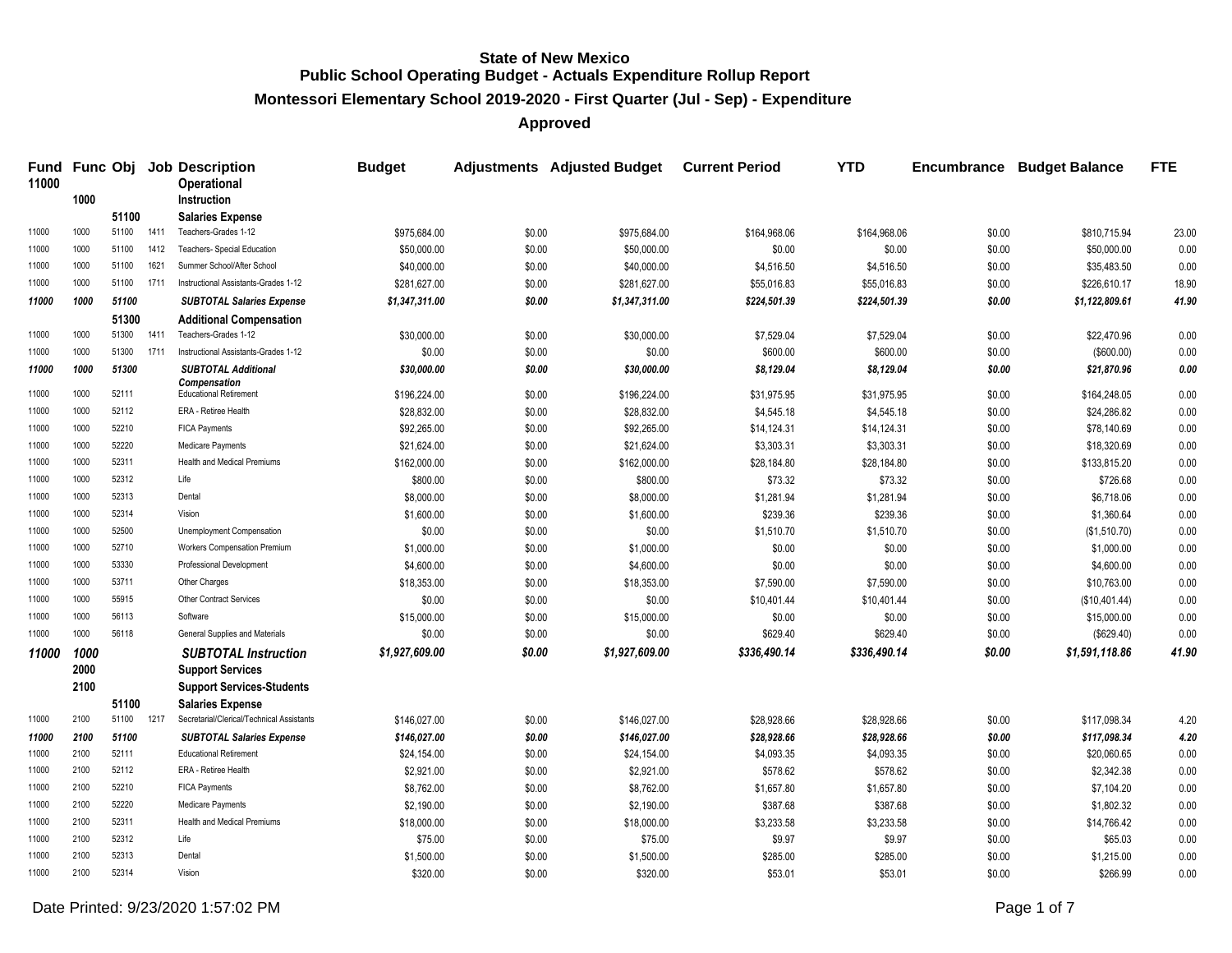# **Montessori Elementary School 2019-2020 - First Quarter (Jul - Sep) - Expenditure**

| Fund<br>11000 | <b>Func Obi</b><br>2100 | 52500 |      | <b>Job Description</b><br>Unemployment Compensation                                      | <b>Budget</b><br>\$500.00 | \$0.00 | <b>Adjustments</b> Adjusted Budget<br>\$500.00 | <b>Current Period</b><br>\$0.00 | <b>YTD</b><br>\$0.00 | \$0.00 | <b>Encumbrance Budget Balance</b><br>\$500.00 | <b>FTE</b><br>0.00 |
|---------------|-------------------------|-------|------|------------------------------------------------------------------------------------------|---------------------------|--------|------------------------------------------------|---------------------------------|----------------------|--------|-----------------------------------------------|--------------------|
| 11000         | 2100                    | 53211 |      | Diagnosticians - Contracted                                                              | \$5,000.00                | \$0.00 | \$5,000.00                                     | \$0.00                          | \$0.00               | \$0.00 | \$5,000.00                                    | 0.00               |
| 11000         | 2100                    | 53212 |      | Speech Therapists - Contracted                                                           | \$19,000.00               | \$0.00 | \$19,000.00                                    | \$3,171.53                      | \$3,171.53           | \$0.00 | \$15,828.47                                   | 0.00               |
| 11000         | 2100                    | 53213 |      | Occupational Therapists - Contracted                                                     | \$9,000.00                | \$0.00 | \$9,000.00                                     | \$0.00                          | \$0.00               | \$0.00 | \$9,000.00                                    | 0.00               |
| 11000         | 2100                    | 53214 |      | Therapists - Contracted                                                                  | \$3,600.00                | \$0.00 | \$3,600.00                                     | \$0.00                          | \$0.00               | \$0.00 | \$3,600.00                                    | 0.00               |
| 11000         | 2100                    | 53218 |      | Specialists - Contracted                                                                 | \$0.00                    | \$0.00 | \$0.00                                         | \$0.00                          | \$0.00               | \$0.00 | \$0.00                                        | 0.00               |
| 11000         | 2100                    | 53711 |      | Other Charges                                                                            | \$0.00                    | \$0.00 | \$0.00                                         | \$310.72                        | \$310.72             | \$0.00 | (\$310.72)                                    | 0.00               |
| 11000         | 2100                    | 55915 |      | Other Contract Services                                                                  | \$22,021.00               | \$0.00 | \$22,021.00                                    | \$0.00                          | \$0.00               | \$0.00 | \$22,021.00                                   | 0.00               |
| 11000         | 2100<br>2300            |       |      | <b>SUBTOTAL Support</b><br><b>Services-Students</b><br><b>Support Services-General</b>   | \$263,070.00              | \$0.00 | \$263,070.00                                   | \$42,709.92                     | \$42,709.92          | \$0.00 | \$220,360.08                                  | 4.20               |
|               |                         |       |      | Administration                                                                           |                           |        |                                                |                                 |                      |        |                                               |                    |
|               |                         | 51100 |      | <b>Salaries Expense</b>                                                                  |                           |        |                                                |                                 |                      |        |                                               |                    |
| 11000         | 2300                    | 51100 | 1111 | Superintendent                                                                           | \$116,600.00              | \$0.00 | \$116,600.00                                   | \$26,907.72                     | \$26,907.72          | \$0.00 | \$89,692.28                                   | 1.00               |
| 11000         | 2300                    | 51100 |      | <b>SUBTOTAL Salaries Expense</b>                                                         | \$116,600.00              | \$0.00 | \$116,600.00                                   | \$26,907.72                     | \$26,907.72          | \$0.00 | \$89,692.28                                   | 1.00               |
| 11000         | 2300                    | 52111 |      | <b>Educational Retirement</b>                                                            | \$16,324.00               | \$0.00 | \$16,324.00                                    | \$3,807.42                      | \$3,807.42           | \$0.00 | \$12,516.58                                   | 0.00               |
| 11000         | 2300                    | 52112 |      | ERA - Retiree Health                                                                     | \$2,332.00                | \$0.00 | \$2,332.00                                     | \$538.14                        | \$538.14             | \$0.00 | \$1,793.86                                    | 0.00               |
| 11000         | 2300                    | 52210 |      | <b>FICA Payments</b>                                                                     | \$6,996.00                | \$0.00 | \$6,996.00                                     | \$1,668.30                      | \$1,668.30           | \$0.00 | \$5,327.70                                    | 0.00               |
| 11000         | 2300                    | 52220 |      | Medicare Payments                                                                        | \$1,749.00                | \$0.00 | \$1,749.00                                     | \$390.18                        | \$390.18             | \$0.00 | \$1,358.82                                    | 0.00               |
| 11000         | 2300                    | 52312 |      | Life                                                                                     | \$15.00                   | \$0.00 | \$15.00                                        | \$2.82                          | \$2.82               | \$0.00 | \$12.18                                       | 0.00               |
| 11000         | 2300                    | 53411 |      | Auditing                                                                                 | \$15,000.00               | \$0.00 | \$15,000.00                                    | \$10,048.56                     | \$10,048.56          | \$0.00 | \$4,951.44                                    | 0.00               |
| 11000         | 2300                    | 53413 |      | Legal                                                                                    | \$10,000.00               | \$0.00 | \$10,000.00                                    | \$900.20                        | \$900.20             | \$0.00 | \$9,099.80                                    | 0.00               |
| 11000         | 2300                    | 53711 |      | Other Charges                                                                            | \$0.00                    | \$0.00 | \$0.00                                         | \$1,078.76                      | \$1,078.76           | \$0.00 | (\$1,078.76)                                  | 0.00               |
| 11000         | 2300                    | 55812 |      | <b>Board Training</b>                                                                    | \$2,000.00                | \$0.00 | \$2,000.00                                     | \$0.00                          | \$0.00               | \$0.00 | \$2,000.00                                    | $0.00\,$           |
| 11000         | 2300<br>2500            |       |      | <b>SUBTOTAL Support</b><br>Services-General<br>Administration<br><b>Central Services</b> | \$171,016.00              | \$0.00 | \$171,016.00                                   | \$45,342.10                     | \$45,342.10          | \$0.00 | \$125,673.90                                  | 1.00               |
|               |                         | 51100 |      | <b>Salaries Expense</b>                                                                  |                           |        |                                                |                                 |                      |        |                                               |                    |
| 11000         | 2500                    | 51100 | 1115 | Assoc. Supt.-Fin./Bus. Mgr.                                                              | \$93,280.00               | \$0.00 | \$93,280.00                                    | \$21,526.20                     | \$21,526.20          | \$0.00 | \$71,753.80                                   | 0.80               |
| 11000         | 2500                    | 51100 |      | <b>SUBTOTAL Salaries Expense</b>                                                         | \$93,280.00               | \$0.00 | \$93,280.00                                    | \$21,526.20                     | \$21,526.20          | \$0.00 | \$71,753.80                                   | $\it 0.80$         |
|               |                         | 51300 |      | <b>Additional Compensation</b>                                                           |                           |        |                                                |                                 |                      |        |                                               |                    |
| 11000         | 2500                    | 51300 | 1115 | Assoc. Supt.-Fin./Bus. Mgr.                                                              | \$0.00                    | \$0.00 | \$0.00                                         | \$200.00                        | \$200.00             | \$0.00 | (\$200.00)                                    | 0.00               |
| 11000         | 2500                    | 51300 |      | <b>SUBTOTAL Additional</b><br>Compensation                                               | \$0.00                    | \$0.00 | \$0.00                                         | \$200.00                        | \$200.00             | \$0.00 | ( \$200.00)                                   | 0.00               |
| 11000         | 2500                    | 52111 |      | <b>Educational Retirement</b>                                                            | \$13,059.00               | \$0.00 | \$13,059.00                                    | \$3,074.26                      | \$3,074.26           | \$0.00 | \$9,984.74                                    | 0.00               |
| 11000         | 2500                    | 52112 |      | ERA - Retiree Health                                                                     | \$2,798.00                | \$0.00 | \$2,798.00                                     | \$434.50                        | \$434.50             | \$0.00 | \$2,363.50                                    | 0.00               |
| 11000         | 2500                    | 52210 |      | <b>FICA Payments</b>                                                                     | \$5,597.00                | \$0.00 | \$5,597.00                                     | \$1,247.34                      | \$1,247.34           | \$0.00 | \$4,349.66                                    | 0.00               |
| 11000         | 2500                    | 52220 |      | Medicare Payments                                                                        | \$1,399.00                | \$0.00 | \$1,399.00                                     | \$291.71                        | \$291.71             | \$0.00 | \$1,107.29                                    | 0.00               |
| 11000         | 2500                    | 52311 |      | <b>Health and Medical Premiums</b>                                                       | \$10,500.00               | \$0.00 | \$10,500.00                                    | \$2,268.00                      | \$2,268.00           | \$0.00 | \$8,232.00                                    | 0.00               |
| 11000         | 2500                    | 52312 |      | Life                                                                                     | \$14.00                   | \$0.00 | \$14.00                                        | \$2.25                          | \$2.25               | \$0.00 | \$11.75                                       | 0.00               |
| 11000         | 2500                    | 52313 |      | Dental                                                                                   | \$528.00                  | \$0.00 | \$528.00                                       | \$119.26                        | \$119.26             | \$0.00 | \$408.74                                      | 0.00               |
| 11000         | 2500                    | 52314 |      | Vision                                                                                   | \$92.00                   | \$0.00 | \$92.00                                        | \$20.34                         | \$20.34              | \$0.00 | \$71.66                                       | 0.00               |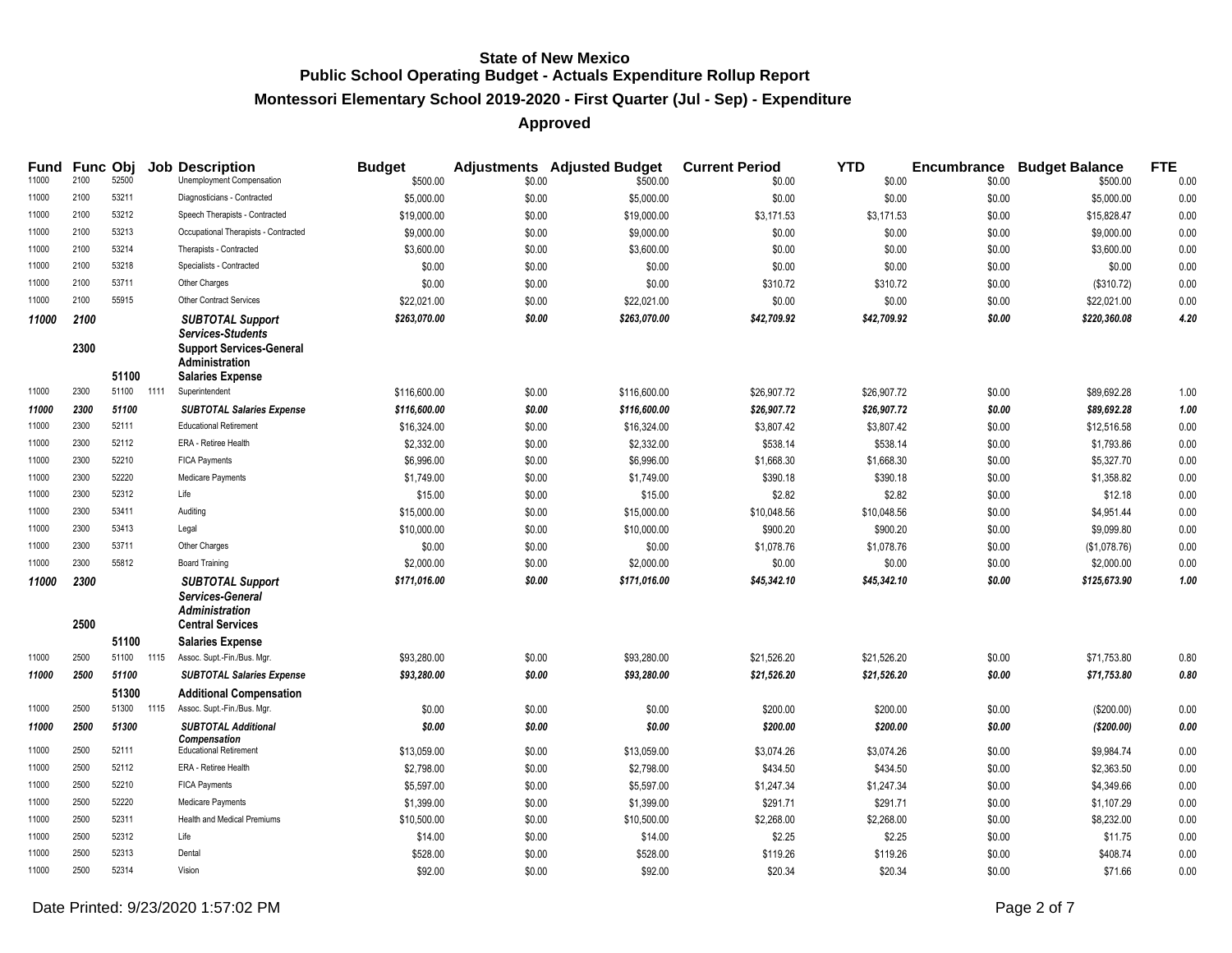# **Montessori Elementary School 2019-2020 - First Quarter (Jul - Sep) - Expenditure**

| <b>Fund</b><br>11000 | 2500         | Func Obj<br>52500 | <b>Job Description</b><br>Unemployment Compensation                                                                     | <b>Budget</b>               |                  | <b>Adjustments</b> Adjusted Budget | <b>Current Period</b>     | <b>YTD</b>                |                  | <b>Encumbrance Budget Balance</b> | <b>FTE</b>   |
|----------------------|--------------|-------------------|-------------------------------------------------------------------------------------------------------------------------|-----------------------------|------------------|------------------------------------|---------------------------|---------------------------|------------------|-----------------------------------|--------------|
| 11000                | 2500         | 53330             | Professional Development                                                                                                | \$1,866.00<br>\$500.00      | \$0.00<br>\$0.00 | \$1,866.00<br>\$500.00             | \$0.00<br>\$0.00          | \$0.00<br>\$0.00          | \$0.00<br>\$0.00 | \$1,866.00<br>\$500.00            | 0.00         |
| 11000                | 2500         | 53711             | Other Charges                                                                                                           | \$0.00                      |                  |                                    |                           |                           |                  |                                   | 0.00         |
| 11000                | 2500         | 56113             | Software                                                                                                                |                             | \$0.00<br>\$0.00 | \$0.00                             | \$15,186.50               | \$15,186.50               | \$0.00           | (\$15, 186.50)                    | 0.00         |
|                      |              |                   |                                                                                                                         | \$10,000.00<br>\$139,633.00 | \$0.00           | \$10,000.00<br>\$139,633.00        | \$8,076.18<br>\$52,446.54 | \$8,076.18<br>\$52,446.54 | \$0.00<br>\$0.00 | \$1,923.82<br>\$87,186.46         | 0.00<br>0.80 |
| 11000                | 2500<br>2600 | 51100             | <b>SUBTOTAL Central</b><br><b>Services</b><br><b>Operation &amp; Maintenance of</b><br>Plant<br><b>Salaries Expense</b> |                             |                  |                                    |                           |                           |                  |                                   |              |
| 11000                | 2600         | 51100 1614        | Maintenance                                                                                                             | \$12,813.00                 | \$0.00           | \$12,813.00                        | \$0.00                    | \$0.00                    | \$0.00           | \$12,813.00                       | 0.00         |
| 11000                | 2600         | 51100             | <b>SUBTOTAL Salaries Expense</b>                                                                                        | \$12,813.00                 | \$0.00           | \$12,813.00                        | \$0.00                    | \$0.00                    | \$0.00           | \$12,813.00                       | 0.00         |
| 11000                | 2600         | 52111             | <b>Educational Retirement</b>                                                                                           | \$1,901.00                  | \$0.00           | \$1,901.00                         | \$0.00                    | \$0.00                    | \$0.00           | \$1,901.00                        | 0.00         |
| 11000                | 2600         | 52112             | ERA - Retiree Health                                                                                                    | \$407.00                    | \$0.00           | \$407.00                           | \$0.00                    | \$0.00                    | \$0.00           | \$407.00                          | 0.00         |
| 11000                | 2600         | 52210             | <b>FICA Payments</b>                                                                                                    | \$869.00                    | \$0.00           | \$869.00                           | \$0.00                    | \$0.00                    | \$0.00           | \$869.00                          | 0.00         |
| 11000                | 2600         | 52220             | Medicare Payments                                                                                                       | \$203.00                    | \$0.00           | \$203.00                           | \$0.00                    | \$0.00                    | \$0.00           | \$203.00                          | 0.00         |
| 11000                | 2600         | 52311             | <b>Health and Medical Premiums</b>                                                                                      | \$11,000.00                 | \$0.00           | \$11,000.00                        | \$0.00                    | \$0.00                    | \$0.00           | \$11,000.00                       | 0.00         |
| 11000                | 2600         | 52312             | Life                                                                                                                    | \$8.00                      | \$0.00           | \$8.00                             | \$0.00                    | \$0.00                    | \$0.00           | \$8.00                            | 0.00         |
| 11000                | 2600         | 52313             | Dental                                                                                                                  | \$350.00                    | \$0.00           | \$350.00                           | \$0.00                    | \$0.00                    | \$0.00           | \$350.00                          | 0.00         |
| 11000                | 2600         | 52314             | Vision                                                                                                                  | \$80.00                     | \$0.00           | \$80.00                            | \$0.00                    | \$0.00                    | \$0.00           | \$80.00                           | 0.00         |
| 11000                | 2600         | 53711             | Other Charges                                                                                                           | \$45,000.00                 | \$0.00           | \$45,000.00                        | \$33,976.70               | \$33,976.70               | \$0.00           | \$11,023.30                       | 0.00         |
| 11000                | 2600         | 54312             | Maintenance & Repair - Buildings and                                                                                    | \$18,000.00                 | \$0.00           | \$18,000.00                        | \$3,010.72                | \$3,010.72                | \$0.00           | \$14,989.28                       | 0.00         |
| 11000                | 2600         | 54411             | Grounds<br>Electricity                                                                                                  | \$30,000.00                 | \$0.00           | \$30,000.00                        | \$4,320.08                | \$4,320.08                | \$0.00           | \$25,679.92                       | 0.00         |
| 11000                | 2600         | 54412             | Natural Gas (Buildings)                                                                                                 | \$15,000.00                 | \$0.00           | \$15,000.00                        | \$72.81                   | \$72.81                   | \$0.00           | \$14,927.19                       | 0.00         |
| 11000                | 2600         | 54415             | Water/Sewage                                                                                                            | \$20,000.00                 | \$0.00           | \$20,000.00                        | \$3,878.87                | \$3,878.87                | \$0.00           | \$16,121.13                       | 0.00         |
| 11000                | 2600         | 54416             | <b>Communication Services</b>                                                                                           | \$36,000.00                 | \$0.00           | \$36,000.00                        | \$5,966.86                | \$5,966.86                | \$0.00           | \$30,033.14                       | 0.00         |
| 11000                | 2600         | 54610             | Rental - Land and Buildings                                                                                             | \$350,000.00                | \$0.00           | \$350,000.00                       | \$94,437.76               | \$94,437.76               | \$0.00           | \$255,562.24                      | 0.00         |
| 11000                | 2600         | 55200             | Property/Liability Insurance                                                                                            | \$73,000.00                 | \$0.00           | \$73,000.00                        | \$78,099.00               | \$78,099.00               | \$0.00           | (\$5,099.00)                      | 0.00         |
| 11000                | 2600         | 56118             | General Supplies and Materials                                                                                          | \$0.00                      | \$0.00           | \$0.00                             | \$3,420.66                | \$3,420.66                | \$0.00           | (\$3,420.66)                      | 0.00         |
| 11000                | 2600<br>2900 |                   | <b>SUBTOTAL Operation &amp;</b><br><b>Maintenance of Plant</b>                                                          | \$614,631.00                | \$0.00           | \$614,631.00                       | \$227,183.46              | \$227,183.46              | \$0.00           | \$387,447.54                      | 0.00         |
| 11000                | 2900         | 58213             | <b>Other Support Services</b><br><b>Emergency Reserve</b>                                                               | \$28,647.00                 | \$0.00           | \$28,647.00                        | \$0.00                    | \$0.00                    | \$0.00           | \$28,647.00                       | 0.00         |
| 11000                | 2900         |                   | <b>SUBTOTAL Other Support</b>                                                                                           | \$28,647.00                 | \$0.00           | \$28,647.00                        | \$0.00                    | \$0.00                    | \$0.00           | \$28,647.00                       | 0.00         |
|                      |              |                   | <b>Services</b>                                                                                                         |                             | \$0.00           |                                    |                           |                           |                  |                                   | 6.00         |
| 11000                | 2000         |                   | <b>SUBTOTAL Support</b><br><b>Services</b>                                                                              | \$1,216,997.00              |                  | \$1,216,997.00                     | \$367,682.02              | \$367,682.02              | \$0.00           | \$849,314.98                      |              |
| 11000<br>14000       | 1000         |                   | <b>TOTAL Operational</b><br><b>Total Instructional</b><br><b>Materials Sub-Fund</b><br>Instruction                      | \$3,144,606.00              | \$0.00           | \$3,144,606.00                     | \$704,172.16              | \$704,172.16              | \$0.00           | \$2,440,433.84                    | 47.90        |
| 14000                | 1000         | 56111             | Instructional Materials Cash - 50%<br>Textbooks                                                                         | \$13,473.00                 | \$0.00           | \$13,473.00                        | \$17,267.24               | \$17,267.24               | \$0.00           | (\$3,794.24)                      | 0.00         |
| 14000                | 1000         |                   | <b>SUBTOTAL Instruction</b>                                                                                             | \$13,473.00                 | \$0.00           | \$13,473.00                        | \$17,267.24               | \$17,267.24               | \$0.00           | (S3,794.24)                       | 0.00         |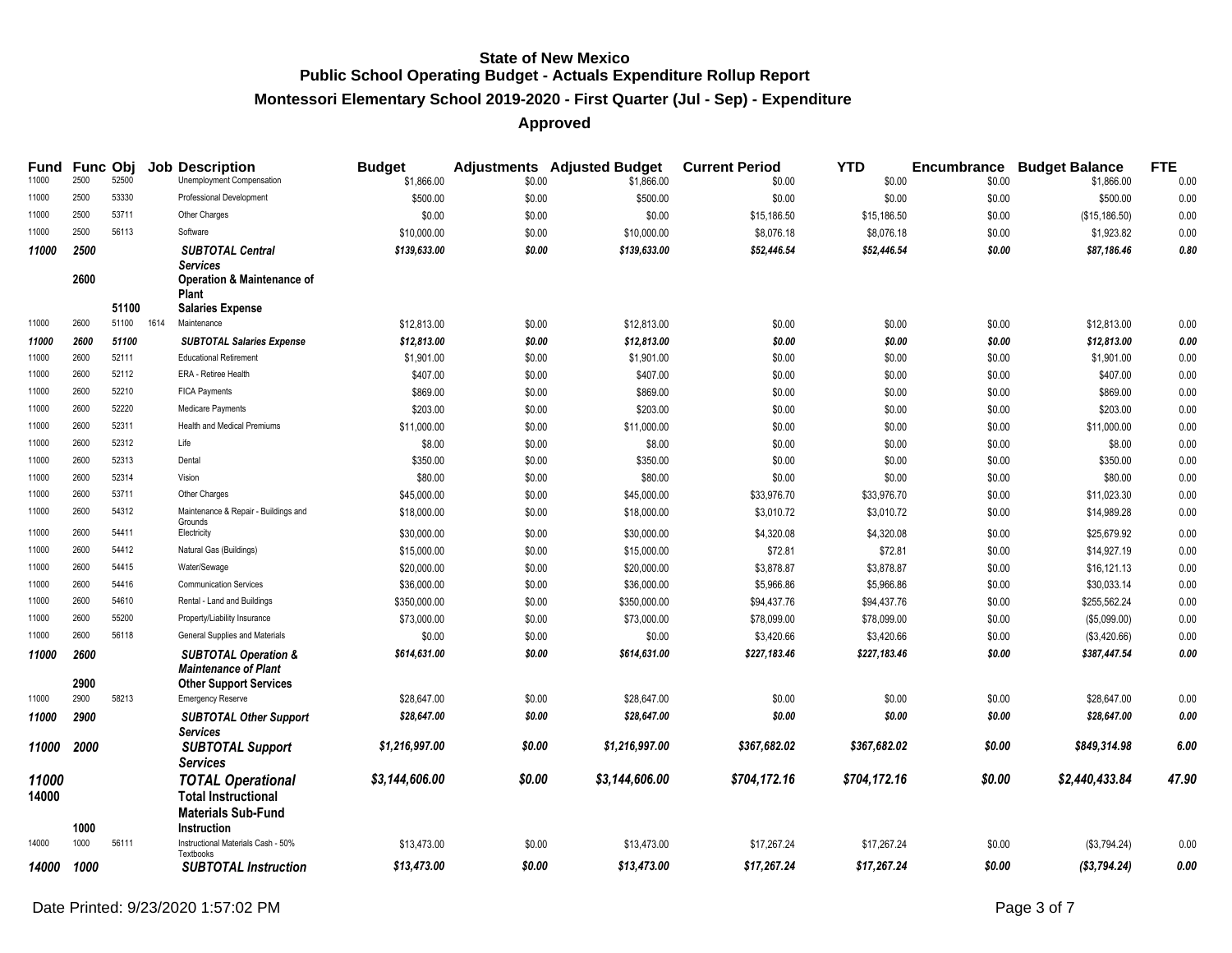# **Montessori Elementary School 2019-2020 - First Quarter (Jul - Sep) - Expenditure**

| 14000      |      |       |      | Fund Func Obj Job Description<br><b>TOTAL Total</b><br><b>Instructional Materials</b> | <b>Budget</b><br>\$13,473.00 | \$0.00 | <b>Adjustments</b> Adjusted Budget<br>\$13,473.00 | <b>Current Period</b><br>\$17,267.24 | <b>YTD</b><br>\$17,267.24 | \$0.00 | Encumbrance Budget Balance<br>(\$3,794.24) | <b>FTE</b><br>0.00 |
|------------|------|-------|------|---------------------------------------------------------------------------------------|------------------------------|--------|---------------------------------------------------|--------------------------------------|---------------------------|--------|--------------------------------------------|--------------------|
| 23000      | 1000 |       |      | Sub-Fund<br>Non-Instructional<br><b>Support</b><br>Instruction                        |                              |        |                                                   |                                      |                           |        |                                            |                    |
| 23000      | 1000 | 53711 |      | Other Charges                                                                         | \$0.00                       | \$0.00 | \$0.00                                            | \$30,134.02                          | \$30,134.02               | \$0.00 | (\$30,134.02)                              | 0.00               |
| 23000 1000 |      |       |      | <b>SUBTOTAL Instruction</b>                                                           | \$0.00                       | \$0.00 | \$0.00                                            | \$30,134.02                          | \$30,134.02               | \$0.00 | (\$30,134.02)                              | 0.00               |
| 23000      |      |       |      | <b>TOTAL Non-</b>                                                                     | \$0.00                       | \$0.00 | \$0.00                                            | \$30,134.02                          | \$30,134.02               | \$0.00 | (\$30,134.02)                              | 0.00               |
|            |      |       |      | <b>Instructional Support</b>                                                          |                              |        |                                                   |                                      |                           |        |                                            |                    |
| 24000      |      |       |      | <b>Federal Flow-through</b>                                                           |                              |        |                                                   |                                      |                           |        |                                            |                    |
|            |      |       |      | Grants                                                                                |                              |        |                                                   |                                      |                           |        |                                            |                    |
| 24101      |      |       |      | <b>Title I - ESEA</b>                                                                 |                              |        |                                                   |                                      |                           |        |                                            |                    |
|            | 1000 |       |      | Instruction                                                                           |                              |        |                                                   |                                      |                           |        |                                            |                    |
|            |      | 51100 |      | <b>Salaries Expense</b>                                                               |                              |        |                                                   |                                      |                           |        |                                            |                    |
| 24101      | 1000 | 51100 | 1411 | Teachers-Grades 1-12                                                                  | \$45,135.00                  | \$0.00 | \$45,135.00                                       | \$0.00                               | \$0.00                    | \$0.00 | \$45,135.00                                | 0.00               |
| 24101      | 1000 | 51100 |      | <b>SUBTOTAL Salaries Expense</b>                                                      | \$45,135.00                  | \$0.00 | \$45,135.00                                       | \$0.00                               | \$0.00                    | \$0.00 | \$45,135.00                                | 0.00               |
| 24101      | 1000 |       |      | <b>SUBTOTAL Instruction</b>                                                           | \$45,135.00                  | \$0.00 | \$45,135.00                                       | \$0.00                               | \$0.00                    | \$0.00 | \$45,135.00                                | $0.00\,$           |
| 24101      |      |       |      | <b>TOTAL Title I - ESEA</b>                                                           | \$45,135.00                  | \$0.00 | \$45,135.00                                       | \$0.00                               | \$0.00                    | \$0.00 | \$45,135.00                                | 0.00               |
| 24106      |      |       |      | <b>Entitlement IDEA-B</b>                                                             |                              |        |                                                   |                                      |                           |        |                                            |                    |
|            | 1000 | 51100 |      | Instruction<br><b>Salaries Expense</b>                                                |                              |        |                                                   |                                      |                           |        |                                            |                    |
| 24106      | 1000 | 51100 | 1412 | Teachers- Special Education                                                           | \$0.00                       | \$0.00 | \$0.00                                            | \$0.00                               | \$0.00                    | \$0.00 | \$0.00                                     | 0.00               |
| 24106      | 1000 | 51100 |      | <b>SUBTOTAL Salaries Expense</b>                                                      | \$0.00                       | \$0.00 | \$0.00                                            | \$0.00                               | \$0.00                    | \$0.00 | \$0.00                                     | 0.00               |
| 24106      | 1000 |       |      | <b>SUBTOTAL Instruction</b>                                                           | \$0.00                       | \$0.00 | \$0.00                                            | \$0.00                               | \$0.00                    | \$0.00 | \$0.00                                     | 0.00               |
|            | 2000 |       |      | <b>Support Services</b>                                                               |                              |        |                                                   |                                      |                           |        |                                            |                    |
|            | 2100 |       |      | <b>Support Services-Students</b>                                                      |                              |        |                                                   |                                      |                           |        |                                            |                    |
| 24106      | 2100 | 53211 |      | Diagnosticians - Contracted                                                           | \$0.00                       | \$0.00 | \$0.00                                            | \$0.00                               | \$0.00                    | \$0.00 | \$0.00                                     | 0.00               |
| 24106      | 2100 | 53212 |      | Speech Therapists - Contracted                                                        | \$0.00                       | \$0.00 | \$0.00                                            | \$0.00                               | \$0.00                    | \$0.00 | \$0.00                                     | 0.00               |
| 24106      | 2100 | 53213 |      | Occupational Therapists - Contracted                                                  | \$0.00                       | \$0.00 | \$0.00                                            | \$0.00                               | \$0.00                    | \$0.00 | \$0.00                                     | 0.00               |
| 24106      | 2100 | 53214 |      | Therapists - Contracted                                                               | \$0.00                       | \$0.00 | \$0.00                                            | \$0.00                               | \$0.00                    | \$0.00 | \$0.00                                     | 0.00               |
| 24106      | 2100 |       |      | <b>SUBTOTAL Support</b>                                                               | \$0.00                       | \$0.00 | \$0.00                                            | \$0.00                               | \$0.00                    | \$0.00 | \$0.00                                     | 0.00               |
|            |      |       |      | <b>Services-Students</b>                                                              |                              |        |                                                   |                                      |                           |        |                                            |                    |
| 24106      | 2000 |       |      | <b>SUBTOTAL Support</b>                                                               | \$0.00                       | \$0.00 | \$0.00                                            | \$0.00                               | \$0.00                    | \$0.00 | \$0.00                                     | 0.00               |
|            |      |       |      | <b>Services</b>                                                                       |                              |        |                                                   |                                      |                           |        |                                            |                    |
| 24106      |      |       |      | <b>TOTAL Entitlement</b><br><b>IDEA-B</b>                                             | \$0.00                       | \$0.00 | \$0.00                                            | \$0.00                               | \$0.00                    | \$0.00 | \$0.00                                     | 0.00               |
| 24109      |      |       |      | <b>Preschool IDEA-B</b>                                                               |                              |        |                                                   |                                      |                           |        |                                            |                    |
|            | 1000 |       |      | <b>Instruction</b>                                                                    |                              |        |                                                   |                                      |                           |        |                                            |                    |
|            |      | 51100 |      | <b>Salaries Expense</b>                                                               |                              |        |                                                   |                                      |                           |        |                                            |                    |
| 24109      | 1000 | 51100 | 1412 | Teachers- Special Education                                                           | \$0.00                       | \$0.00 | \$0.00                                            | \$0.00                               | \$0.00                    | \$0.00 | \$0.00                                     | 0.00               |
| 24109      | 1000 | 51100 |      | <b>SUBTOTAL Salaries Expense</b>                                                      | \$0.00                       | \$0.00 | \$0.00                                            | \$0.00                               | \$0.00                    | \$0.00 | \$0.00                                     | 0.00               |
|            |      |       |      |                                                                                       |                              |        |                                                   |                                      |                           |        |                                            |                    |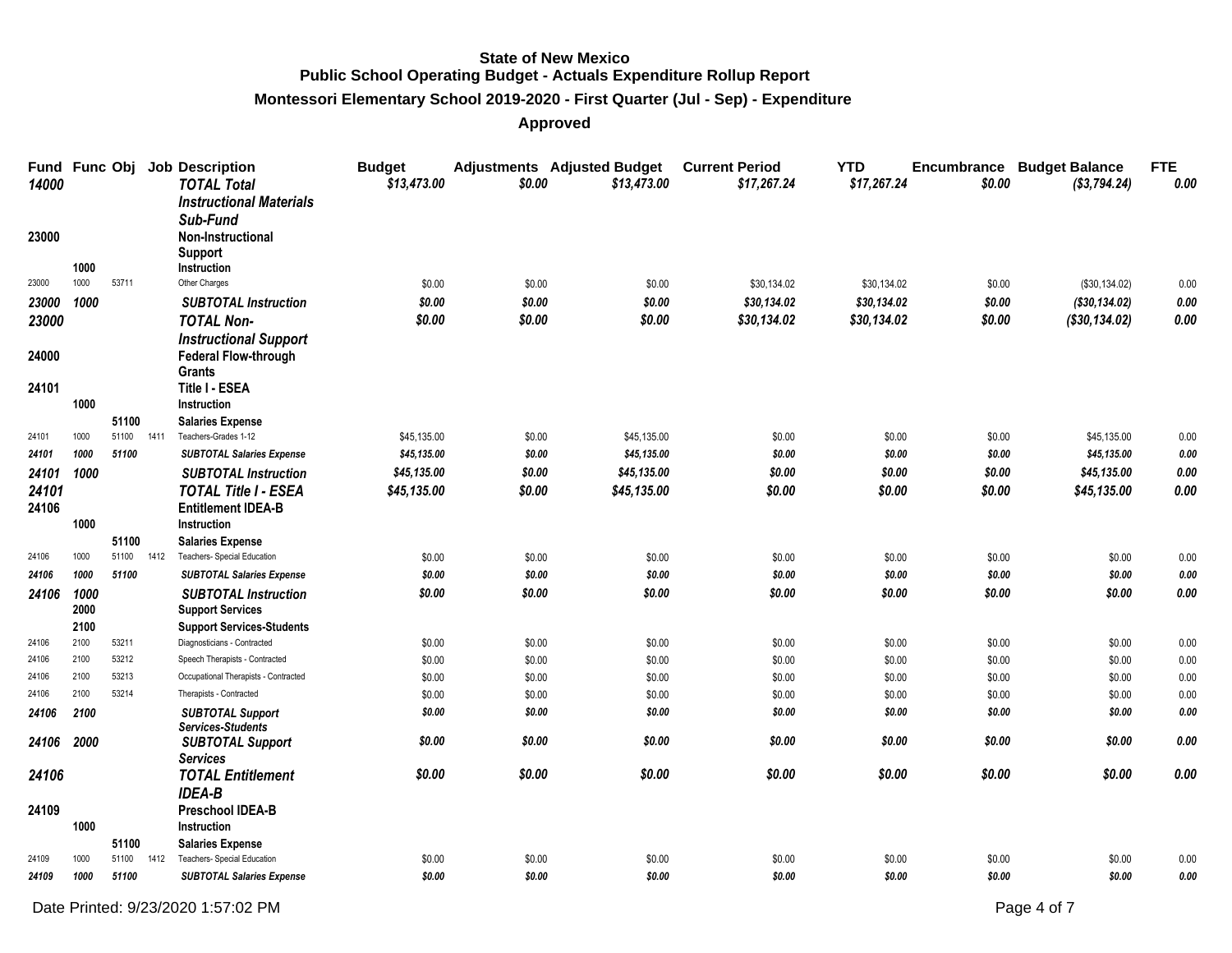# **Montessori Elementary School 2019-2020 - First Quarter (Jul - Sep) - Expenditure**

| Fund Func Obj<br>24109 | 1000         |       |      | <b>Job Description</b><br><b>SUBTOTAL Instruction</b>                       | <b>Budget</b><br>\$0.00 | \$0.00           | <b>Adjustments</b> Adjusted Budget<br>\$0.00 | <b>Current Period</b><br>\$0.00 | <b>YTD</b> | \$0.00           | \$0.00           | <b>Encumbrance Budget Balance</b><br>\$0.00 | <b>FTE</b><br>0.00 |
|------------------------|--------------|-------|------|-----------------------------------------------------------------------------|-------------------------|------------------|----------------------------------------------|---------------------------------|------------|------------------|------------------|---------------------------------------------|--------------------|
| 24109                  |              |       |      | <b>TOTAL Preschool</b><br><b>IDEA-B</b>                                     | \$0.00                  | \$0.00           | \$0.00                                       | \$0.00                          |            | \$0.00           | \$0.00           | \$0.00                                      | 0.00               |
| 24154                  | 1000         |       |      | <b>Teacher/Principal</b><br><b>Training &amp; Recruiting</b><br>Instruction |                         |                  |                                              |                                 |            |                  |                  |                                             |                    |
| 24154                  | 1000         | 53330 |      | Professional Development                                                    | \$15,294.00             | \$0.00           | \$15,294.00                                  | \$0.00                          |            | \$0.00           | \$0.00           | \$15,294.00                                 | 0.00               |
| 24154                  | 1000         |       |      | <b>SUBTOTAL Instruction</b>                                                 | \$15,294.00             | \$0.00           | \$15,294.00                                  | \$0.00                          |            | \$0.00           | \$0.00           | \$15,294.00                                 | 0.00               |
| 24154                  |              |       |      | <b>TOTAL</b>                                                                | \$15,294.00             | \$0.00           | \$15,294.00                                  | \$0.00                          |            | \$0.00           | \$0.00           | \$15,294.00                                 | 0.00               |
|                        |              |       |      | <b>Teacher/Principal</b>                                                    |                         |                  |                                              |                                 |            |                  |                  |                                             |                    |
|                        |              |       |      | <b>Training &amp; Recruiting</b>                                            |                         |                  |                                              |                                 |            |                  |                  |                                             |                    |
| 24189                  |              |       |      | <b>Student Supp Academic</b>                                                |                         |                  |                                              |                                 |            |                  |                  |                                             |                    |
|                        |              |       |      | <b>Achievment Title IV</b>                                                  |                         |                  |                                              |                                 |            |                  |                  |                                             |                    |
|                        | 1000         |       |      | Instruction                                                                 |                         |                  |                                              |                                 |            |                  |                  |                                             |                    |
|                        |              | 51100 |      | <b>Salaries Expense</b>                                                     |                         |                  |                                              |                                 |            |                  |                  |                                             |                    |
| 24189                  | 1000         | 51100 | 1711 | Instructional Assistants-Grades 1-12                                        | \$0.00                  | \$0.00           | \$0.00                                       | \$0.00                          |            | \$0.00           | \$0.00           | \$0.00                                      | 0.00               |
| 24189                  | 1000         | 51100 |      | <b>SUBTOTAL Salaries Expense</b>                                            | \$0.00                  | \$0.00           | \$0.00                                       | \$0.00                          |            | \$0.00           | \$0.00           | \$0.00                                      | 0.00               |
| 24189                  | 1000         |       |      | <b>SUBTOTAL Instruction</b>                                                 | \$0.00<br>\$0.00        | \$0.00<br>\$0.00 | \$0.00<br>\$0.00                             | \$0.00<br>\$0.00                |            | \$0.00<br>\$0.00 | \$0.00<br>\$0.00 | \$0.00<br>\$0.00                            | 0.00<br>0.00       |
| 24189                  |              |       |      | <b>TOTAL Student Supp</b>                                                   |                         |                  |                                              |                                 |            |                  |                  |                                             |                    |
|                        |              |       |      | <b>Academic Achievment</b><br><b>Title IV</b>                               |                         |                  |                                              |                                 |            |                  |                  |                                             |                    |
| 24000                  |              |       |      | <b>TOTAL Federal Flow-</b>                                                  | \$60,429.00             | \$0.00           | \$60,429.00                                  | \$0.00                          |            | \$0.00           | \$0.00           | \$60,429.00                                 | $0.00\,$           |
|                        |              |       |      | through Grants                                                              |                         |                  |                                              |                                 |            |                  |                  |                                             |                    |
| 27000                  |              |       |      | <b>State Flow-through</b>                                                   |                         |                  |                                              |                                 |            |                  |                  |                                             |                    |
|                        |              |       |      | <b>Grants</b>                                                               |                         |                  |                                              |                                 |            |                  |                  |                                             |                    |
| 27107                  |              |       |      | 27107 GOB Library                                                           |                         |                  |                                              |                                 |            |                  |                  |                                             |                    |
|                        | 2000         |       |      | <b>Support Services</b>                                                     |                         |                  |                                              |                                 |            |                  |                  |                                             |                    |
|                        | 2200         |       |      | <b>Support Services-Instruction</b>                                         |                         |                  |                                              |                                 |            |                  |                  |                                             |                    |
| 27107                  | 2200         | 56114 |      | Library And Audio-Visual                                                    | \$3,654.00              | \$0.00           | \$3,654.00                                   | \$0.00                          |            | \$0.00           | \$0.00           | \$3,654.00                                  | 0.00               |
| 27107                  | 2200         |       |      | <b>SUBTOTAL Support</b><br>Services-Instruction                             | \$3,654.00              | \$0.00           | \$3,654.00                                   | \$0.00                          |            | \$0.00           | \$0.00           | \$3,654.00                                  | 0.00               |
| 27107                  | 2000         |       |      | <b>SUBTOTAL Support</b>                                                     | \$3,654.00              | \$0.00           | \$3,654.00                                   | \$0.00                          |            | \$0.00           | \$0.00           | \$3,654.00                                  | 0.00               |
|                        |              |       |      | <b>Services</b>                                                             |                         |                  |                                              |                                 |            |                  |                  |                                             |                    |
| 27107                  |              |       |      | <b>TOTAL 27107 GOB</b>                                                      | \$3,654.00              | \$0.00           | \$3,654.00                                   | \$0.00                          |            | \$0.00           | \$0.00           | \$3,654.00                                  | 0.00               |
|                        |              |       |      | Library                                                                     |                         |                  |                                              |                                 |            |                  |                  |                                             |                    |
| 27000                  |              |       |      | <b>TOTAL State Flow-</b>                                                    | \$3,654.00              | \$0.00           | \$3,654.00                                   | \$0.00                          |            | \$0.00           | \$0.00           | \$3,654.00                                  | 0.00               |
|                        |              |       |      | through Grants                                                              |                         |                  |                                              |                                 |            |                  |                  |                                             |                    |
| 31200                  |              |       |      | <b>Public School Capital</b>                                                |                         |                  |                                              |                                 |            |                  |                  |                                             |                    |
|                        |              |       |      | Outlay                                                                      |                         |                  |                                              |                                 |            |                  |                  |                                             |                    |
| 31200                  | 4000<br>4000 | 54610 |      | <b>Capital Outlay</b><br>Rental - Land and Buildings                        | \$0.00                  | \$0.00           | \$0.00                                       | \$105,652.24                    |            | \$105,652.24     | \$0.00           | (\$105,652.24)                              | 0.00               |
|                        |              |       |      |                                                                             |                         |                  |                                              |                                 |            |                  |                  |                                             |                    |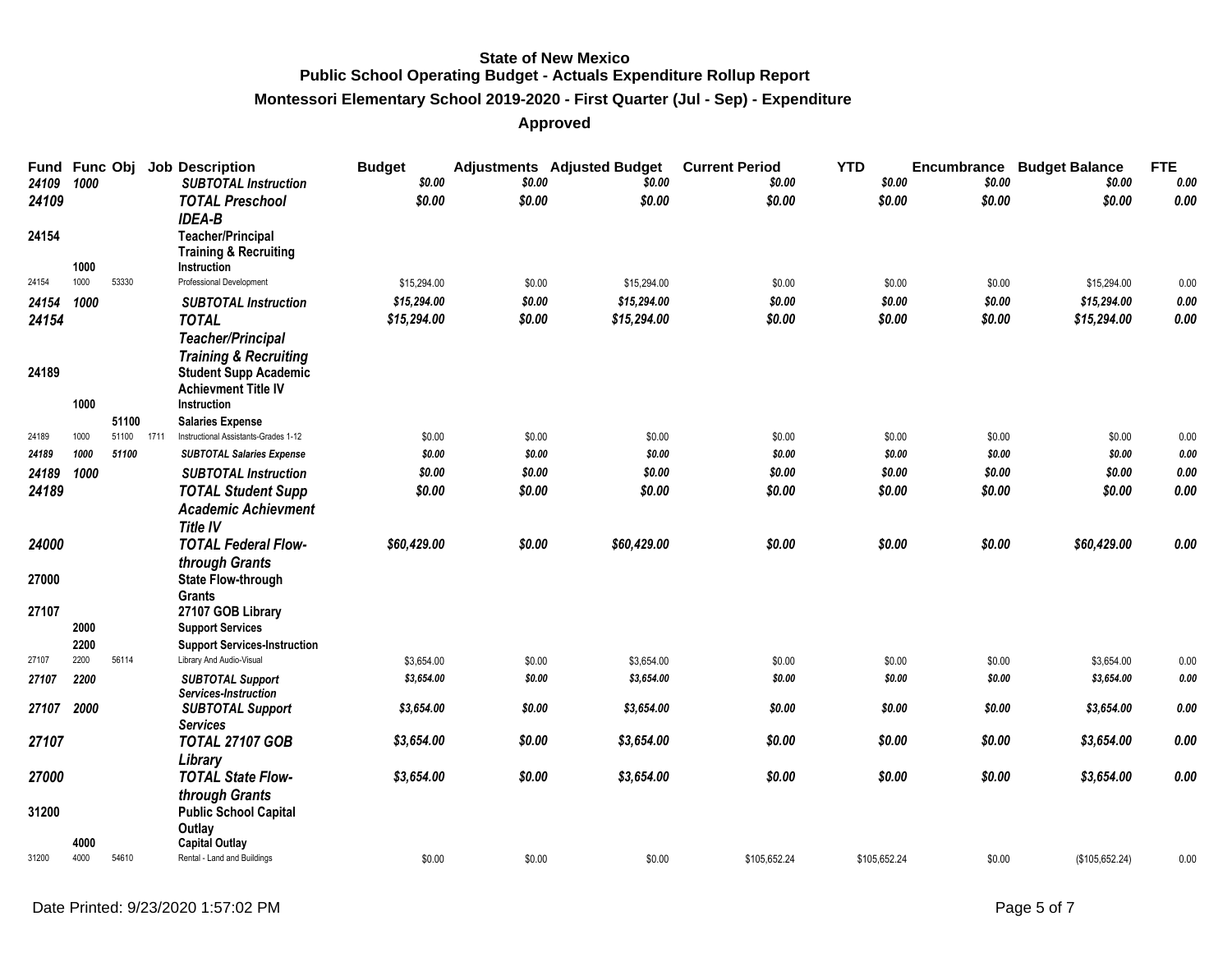# **Montessori Elementary School 2019-2020 - First Quarter (Jul - Sep) - Expenditure**

| 31200          | Fund Func Obj<br>4000 |                | <b>Job Description</b><br><b>SUBTOTAL Capital</b>         | <b>Budget</b><br>\$0.00 | \$0.00           | <b>Adjustments</b> Adjusted Budget<br>\$0.00 | <b>Current Period</b><br>\$105,652.24 | <b>YTD</b><br>\$105,652.24 | Encumbrance<br>\$0.00 | <b>Budget Balance</b><br>(\$105,652.24) | <b>FTE</b><br>0.00 |
|----------------|-----------------------|----------------|-----------------------------------------------------------|-------------------------|------------------|----------------------------------------------|---------------------------------------|----------------------------|-----------------------|-----------------------------------------|--------------------|
| 31200          |                       |                | Outlay<br><b>TOTAL Public School</b>                      | \$0.00                  | \$0.00           | \$0.00                                       | \$105,652.24                          | \$105,652.24               | \$0.00                | (\$105, 652.24)                         | 0.00               |
|                |                       |                | <b>Capital Outlay</b>                                     |                         |                  |                                              |                                       |                            |                       |                                         |                    |
| 31400          |                       |                | <b>Special Capital Outlay-</b><br><b>State</b>            |                         |                  |                                              |                                       |                            |                       |                                         |                    |
| 31400          | 4000<br>4000          | 57331          | <b>Capital Outlay</b><br>Fixed Assets (more than \$5,000) | \$125,000.00            | \$0.00           | \$125,000.00                                 | \$0.00                                | \$0.00                     | \$0.00                | \$125,000.00                            |                    |
| 31400          | 4000                  |                | <b>SUBTOTAL Capital</b>                                   | \$125,000.00            | \$0.00           | \$125,000.00                                 | \$0.00                                | \$0.00                     | \$0.00                | \$125,000.00                            | 0.00<br>0.00       |
|                |                       |                | Outlay                                                    |                         |                  |                                              |                                       |                            |                       |                                         |                    |
| 31400          |                       |                | <b>TOTAL Special Capital</b><br><b>Outlay-State</b>       | \$125,000.00            | \$0.00           | \$125,000.00                                 | \$0.00                                | \$0.00                     | \$0.00                | \$125,000.00                            | 0.00               |
| 31600          |                       |                | <b>Capital Improvements</b><br><b>HB-33</b>               |                         |                  |                                              |                                       |                            |                       |                                         |                    |
| 31600          | 4000<br>4000          | 57331          | <b>Capital Outlay</b><br>Fixed Assets (more than \$5,000) | \$1,240,753.00          | \$0.00           | \$1,240,753.00                               | \$0.00                                | \$0.00                     | \$0.00                | \$1,240,753.00                          | 0.00               |
| 31600          | 4000                  |                | <b>SUBTOTAL Capital</b>                                   | \$1,240,753.00          | \$0.00           | \$1,240,753.00                               | \$0.00                                | \$0.00                     | \$0.00                | \$1,240,753.00                          | 0.00               |
| 31600          |                       |                | Outlay                                                    | \$1,240,753.00          | \$0.00           | \$1,240,753.00                               | \$0.00                                | \$0.00                     | \$0.00                | \$1,240,753.00                          | 0.00               |
|                |                       |                | <b>TOTAL Capital</b><br><b>Improvements HB-33</b>         |                         |                  |                                              |                                       |                            |                       |                                         |                    |
| 31700          |                       |                | <b>Capital Improvements</b><br>SB-9                       |                         |                  |                                              |                                       |                            |                       |                                         |                    |
|                | 4000                  |                | <b>Capital Outlay</b>                                     |                         |                  |                                              |                                       |                            |                       |                                         |                    |
| 31700          | 4000                  | 57331          | Fixed Assets (more than \$5,000)                          | \$87,586.00             | \$0.00           | \$87,586.00                                  | \$0.00                                | \$0.00                     | \$0.00                | \$87,586.00                             | 0.00               |
| 31700          | 4000                  |                | <b>SUBTOTAL Capital</b><br><b>Outlay</b>                  | \$87,586.00             | \$0.00           | \$87,586.00                                  | \$0.00                                | \$0.00                     | \$0.00                | \$87,586.00                             | 0.00               |
| 31700          |                       |                | <b>TOTAL Capital</b>                                      | \$87,586.00             | \$0.00           | \$87,586.00                                  | \$0.00                                | \$0.00                     | \$0.00                | \$87,586.00                             | 0.00               |
|                |                       |                | <b>Improvements SB-9</b>                                  |                         |                  |                                              |                                       |                            |                       |                                         |                    |
| 31701          |                       |                | <b>Capital Improvements</b><br>SB-9 Local                 |                         |                  |                                              |                                       |                            |                       |                                         |                    |
| 31701          | 4000<br>4000          | 54315          | <b>Capital Outlay</b>                                     |                         |                  |                                              |                                       |                            |                       |                                         |                    |
|                |                       |                | Maintenance & Repair<br>Bldgs/Grnds/Equipment (SB-9)      | \$125,000.00            | \$0.00           | \$125,000.00                                 | \$15,753.60                           | \$15,753.60                | \$0.00                | \$109,246.40                            | 0.00               |
| 31701          | 4000<br>4000          | 56118          | General Supplies and Materials<br>Vehicles General        | \$0.00                  | \$0.00           | \$0.00                                       | \$638.60                              | \$638.60                   | \$0.00                | (\$638.60)                              | 0.00               |
| 31701<br>31701 | 4000                  | 57311<br>57331 | Fixed Assets (more than \$5,000)                          | \$60,260.00             | \$0.00           | \$60,260.00                                  | \$0.00                                | \$0.00                     | \$0.00                | \$60,260.00                             | 0.00               |
| 31701          | 4000                  | 57332          | Supply Assets (\$5,000 or less)                           | \$101,500.00            | \$0.00           | \$101,500.00                                 | \$125,000.00                          | \$125,000.00               | \$0.00                | (\$23,500.00)                           | 0.00               |
|                |                       |                |                                                           | \$0.00<br>\$286,760.00  | \$0.00<br>\$0.00 | \$0.00                                       | \$7,342.64                            | \$7,342.64                 | \$0.00<br>\$0.00      | (\$7,342.64)<br>\$138,025.16            | 0.00<br>0.00       |
| 31701          | 4000                  |                | <b>SUBTOTAL Capital</b><br>Outlay                         |                         |                  | \$286,760.00                                 | \$148,734.84                          | \$148,734.84               |                       |                                         |                    |
| 31701          |                       |                | <b>TOTAL Capital</b>                                      | \$286,760.00            | \$0.00           | \$286,760.00                                 | \$148,734.84                          | \$148,734.84               | \$0.00                | \$138,025.16                            | 0.00               |
|                |                       |                | <b>Improvements SB-9</b><br>Local                         |                         |                  |                                              |                                       |                            |                       |                                         |                    |
| 31703          |                       |                | <b>SB-9 State Match Cash</b>                              |                         |                  |                                              |                                       |                            |                       |                                         |                    |